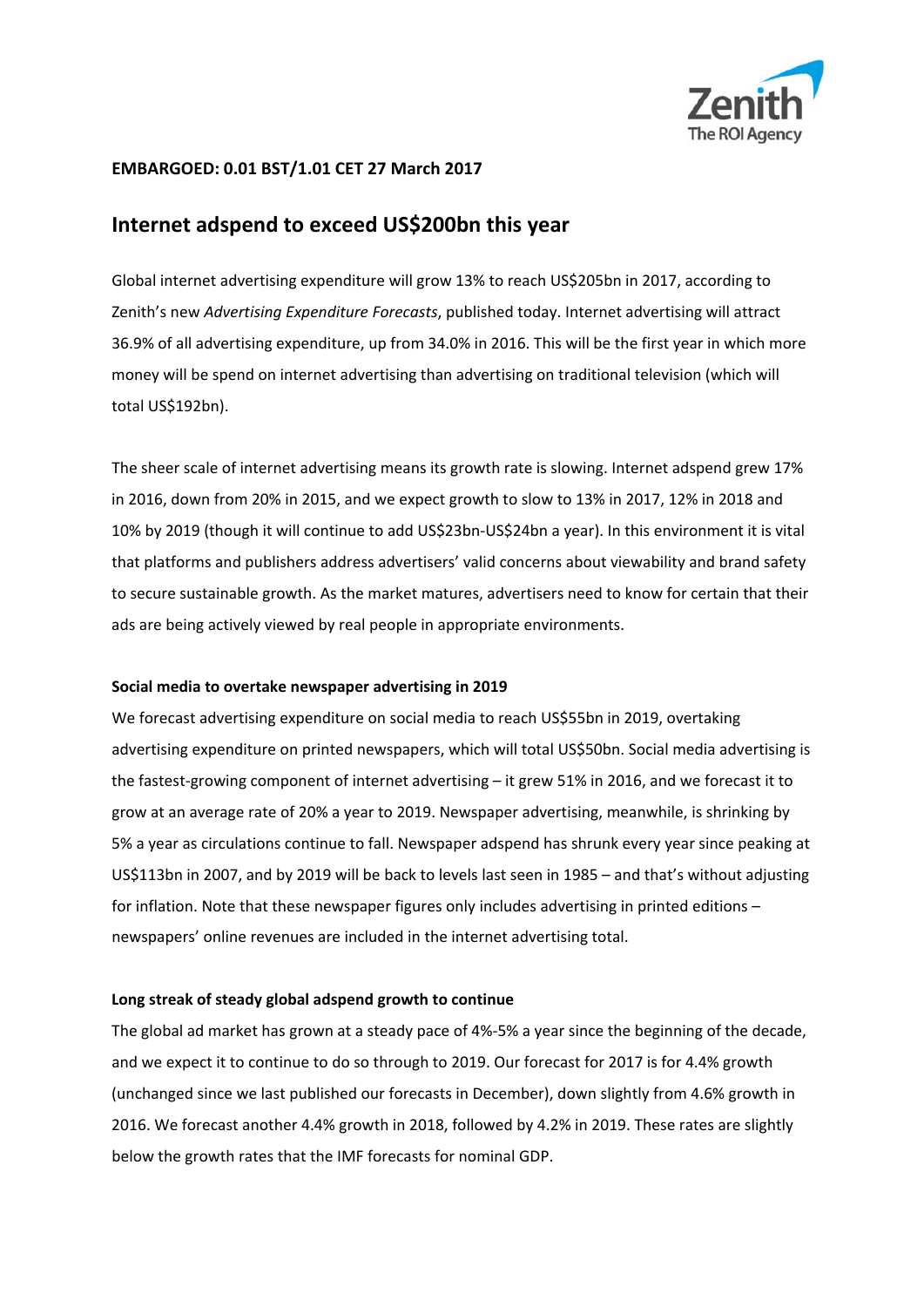#### **Advertising growth is concentrated in big cities**

In recent years, big cities have been the focus of innovation, migration and trade. Their populations are younger and have higher incomes than populations elsewhere, although they also pay a lot more for their housing. As part of a wider project to identify the value of individual cities to advertisers, Zenith has conducted a study attributing advertising expenditure to individual cities, by estimating the amounts spent targeting the inhabitants of these cities (and their surrounding metropolitan areas) by advertising in local, national and international media.

We estimate that just ten cities will contribute 11% of all the growth in global adspend between 2016 and 2019: in descending order of contribution, New York, London, Los Angeles, Jakarta, Tokyo, Shanghai, Manila, Beijing, Dallas and Houston. Last year US\$61bn was spent targeting the population of these ten cities, and we forecast this total to rise to US\$69bn by 2019. The top 50 will contribute 27% of total global growth, and the top 250 will contribute 50%. New York is the world's most important city for advertising, where US\$15bn will be spent this year, followed by Tokyo (US\$13bn), Los Angeles (US\$9bn), London (US\$8bn) and Chicago (US\$6bn).

"Population numbers, productivity and disposable incomes are rising faster in cities than elsewhere," said Jonathan Barnard, Head of Forecasting at Zenith. "So city dwellers are becoming more valuable for advertisers seeking growth. Big cities are now driving growth in adspend."

"Internet advertising has contributed all of the growth in global adspend since the beginning of the decade, and has stimulated much of the innovation we've seen in the market," said Vittorio Bonori, Zenith's Global Brand President. "Innovation is proceeding as fast as ever, and we believe that this is what will continue to drive brand growth for advertisers."